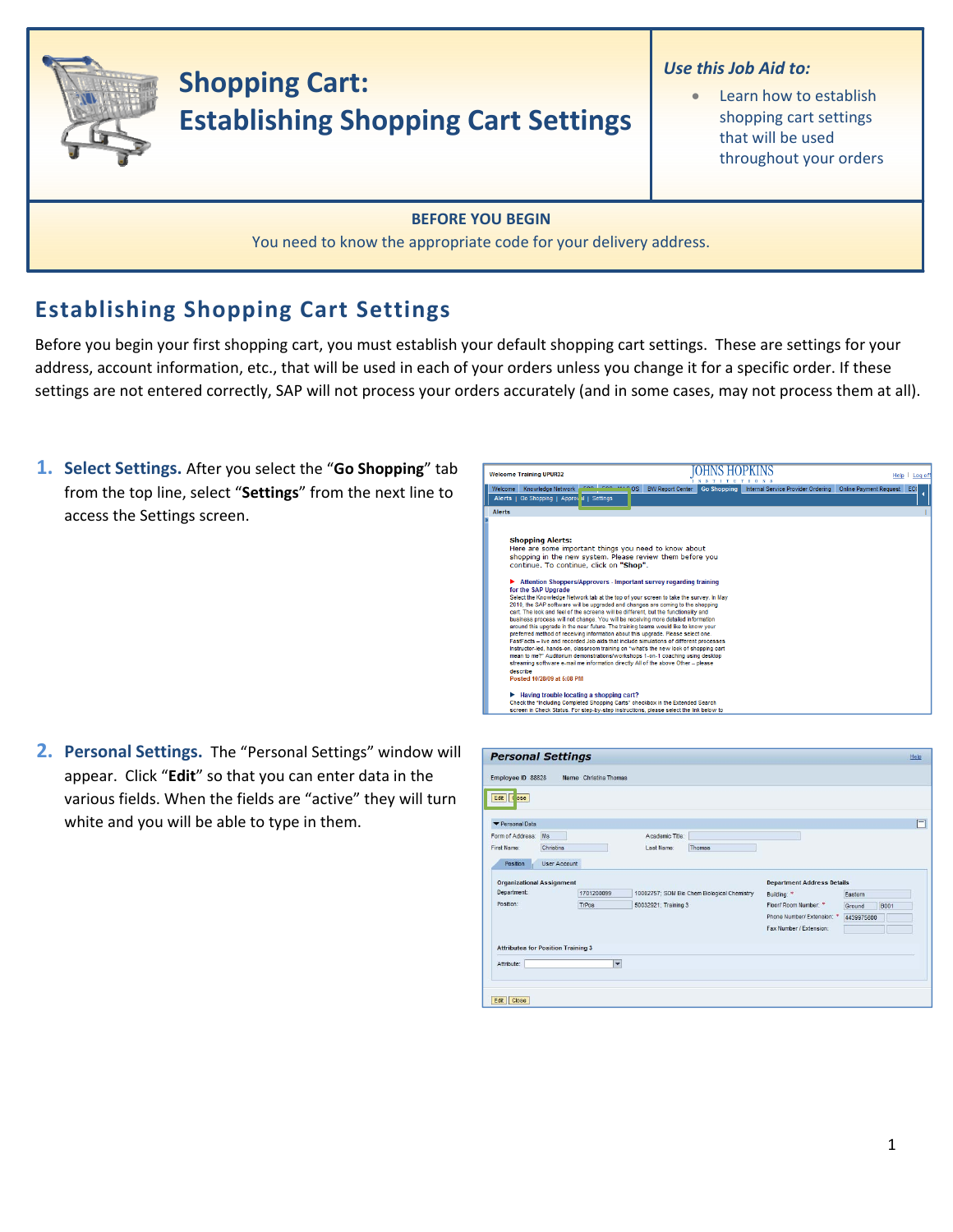- **3. Personal Data.** In the section called "**Personal Data**," there are two tabs: "Position" and "User Account." The "Position" tab is where you will enter or update most your personal information.
	- Enter the "**Form of Address**" at the top of the "Personal Data" section. You may select Mr, Ms, Miss, Mrs, or Dr from this drop‐down list.
	- You may enter your "**Academic Title**" if you wish. Note that this field is optional.

| Form of Address: * Ms v<br>Christina<br>First Name: *                       |                          | Academic Title:<br>Last Name: *<br>Thomas   | $\overline{\phantom{0}}$                                                       |                                     |
|-----------------------------------------------------------------------------|--------------------------|---------------------------------------------|--------------------------------------------------------------------------------|-------------------------------------|
| Position<br>User Account<br><b>Organizational Assignment</b><br>Department: | 1701200099               | 10002757; SOM Bio Chem Biological Chemistry | <b>Department Address Details</b><br>Building: *                               | Eastern                             |
| Position:                                                                   | <b>TrPos</b>             | 50032921; Training 3                        | Floor/ Room Number: *<br>Phone Number/ Extension: *<br>Fax Number / Extension: | <b>B001</b><br>Ground<br>4439975600 |
| <b>Attributes for Position Training 3</b>                                   |                          |                                             |                                                                                |                                     |
| Attribute:                                                                  | $\overline{\phantom{0}}$ |                                             |                                                                                |                                     |

• Enter your "**Department Address Details**," including the building name, floor, and room number. Note that this should be the address where you want your purchases delivered.

**Personal Settings** Employee ID 88828 Name Christina Thoma

- Enter your phone and fax number, along with your extension (if you have one). If you don't have a fax or telephone extension(s), you may leave those fields blank. In these fields, enter numbers only, with no spaces, dashes, letters, or parenthesis.
- **4. Account Assignment.** Look at the heading labeled "**Attributes for Position Training 3**" (your screen may have a slightly different label for this area). Click in the "**Attribute**" dropdown box and select "**Account Assignment Category**."
	- Select the primary account assignment you will use for your orders. In this case, we have selected "Cost Center."

| <b>Personal Settings</b>                             |                          |                      |                                             |                                   |              | Help |
|------------------------------------------------------|--------------------------|----------------------|---------------------------------------------|-----------------------------------|--------------|------|
| Employee ID 88828                                    | Name Christina Thomas    |                      |                                             |                                   |              |      |
| Close<br>Read Only<br>Save                           | Check                    |                      |                                             |                                   |              |      |
| Personal Data                                        |                          |                      |                                             |                                   |              | Ħ    |
| $\overline{\phantom{a}}$<br>Form of Address: *<br>Ms |                          | Academic Title:      |                                             | $\overline{\phantom{0}}$          |              |      |
| First Name: *<br>Christina                           |                          | Last Name: *         | Thomas                                      |                                   |              |      |
| <b>User Account</b><br>Position                      |                          |                      |                                             |                                   |              |      |
| <b>Organizational Assignment</b>                     |                          |                      |                                             | <b>Department Address Details</b> |              |      |
| Department:                                          | 1701200099               |                      | 10002757; SOM Bio Chem Biological Chemistry | Building: *<br>Eastern            |              |      |
| Position:                                            | TrPos                    | 50032921; Training 3 |                                             | Floor/ Room Number: *             |              |      |
|                                                      |                          |                      |                                             | Phone Number/ Extension: *        |              |      |
|                                                      |                          |                      |                                             | Fax Number / Extension:           | 443-997-5600 |      |
|                                                      |                          |                      |                                             |                                   |              |      |
| <b>Attributes for Position Training 3</b>            |                          |                      |                                             |                                   |              |      |
| Attribute: Account assignment category*              | $\overline{\phantom{a}}$ | Remove<br>Add Line   |                                             |                                   |              |      |
| Standard                                             | Deactivate               | Value Description    |                                             | Value                             | Changeable   |      |
| O                                                    |                          | Asset                |                                             | AS                                |              |      |
| $\odot$                                              |                          | Cost Center          |                                             | CC                                |              |      |
| $\circ$                                              |                          | Internal Order       |                                             | <b>OR</b>                         |              |      |
| $\circ$                                              |                          | <b>WBS</b> element   |                                             | <b>WBS</b>                        |              |      |
|                                                      |                          |                      |                                             |                                   |              |      |
|                                                      |                          |                      |                                             |                                   |              |      |
|                                                      |                          |                      |                                             |                                   |              |      |
|                                                      |                          |                      |                                             |                                   |              |      |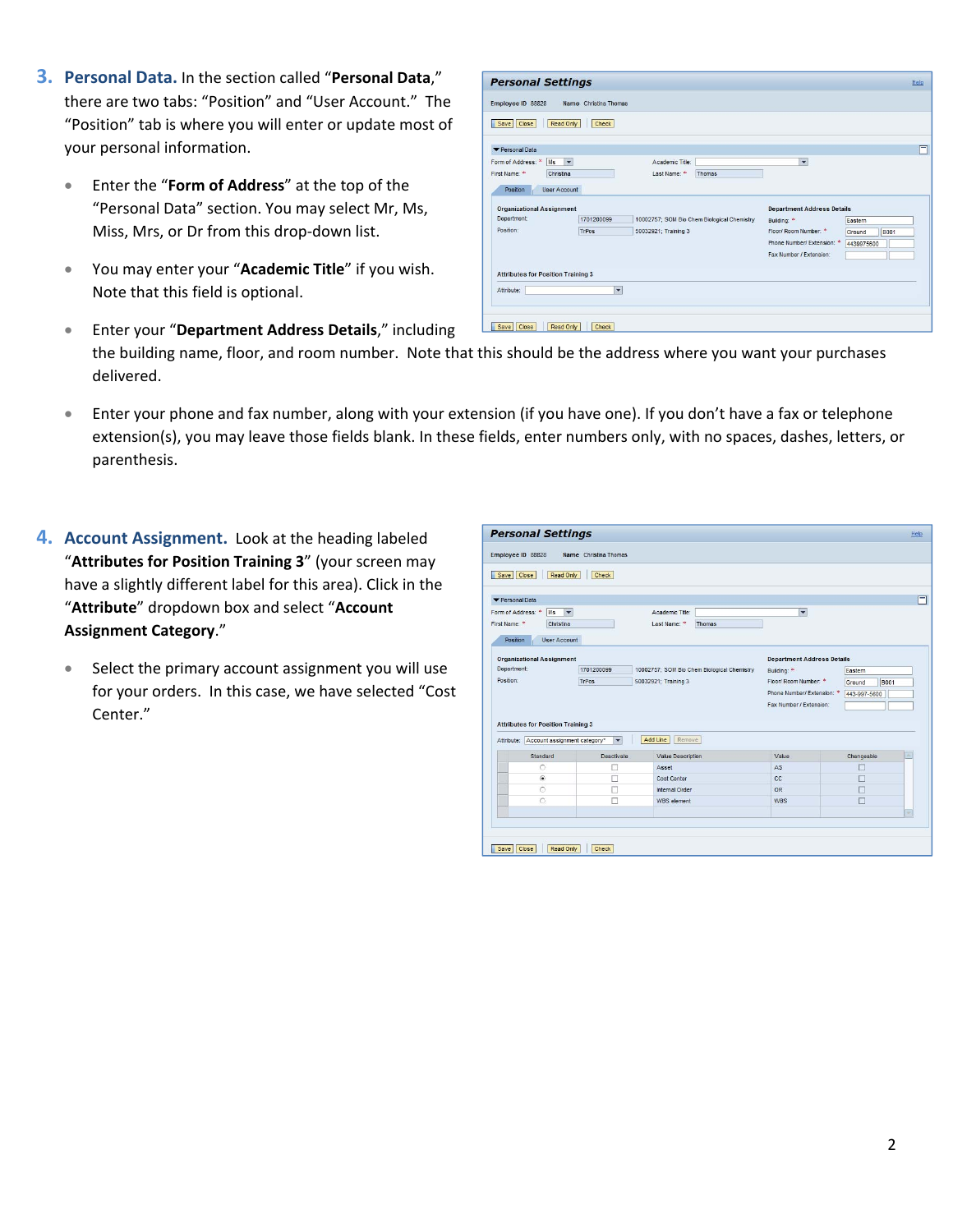- **5. Cost Center.** Click in the "**Attribute**" dropdown box again and select "**Cost Center**." Then, in the field labeled "**Logical System**" and select "**Back R/3**" from the dropdown list.
	- When you select "Back R/3" the screen will change.
	- To add a default Cost Center, click "**Add Line**" and then type the "**Value**" of the cost center you want.
	- You may include multiple cost centers by adding additional lines. Note that you may only select one

Attribute: Cost Center\*

Standard

 $\odot$ 

cost center at a time as your "Standard," by clicking in the radio button on the left.

- **Personal Settings** Help Employee ID 88828 Name Christina Thomas Save Close Read Only Check  $\Box$ Personal Data Form of Address:  $*$  Ms  $\overline{\phantom{0}}$ Academic Title: First Name: \* Christina Last Name: \* Thomas Position User Account Organizational Assignment **Department Address Details** 1701200099 10002757: SOM Bio Chem Biological Chemistry Department Building: \* Faster Position: Floor/ Room Number: \* Ground B001 TrPos 50032921; Training 3 Phone Number/ Extension: \* 443-997-5600 Fax Number / Extension: **Attributes for Position Training 3** Attribute: Cost Center\* Logical system: Remove Back D/3\* Standard Deacti Val D2 MDM CATALOG Value Changeable Add Line Remove V Logical system: Back R/3\*  $\overline{\phantom{a}}$ Deactivate Changeable Value Description Value 1010289732 1010289732 П  $\overline{\blacktriangledown}$
- **6. Delivery Address.** Click in the "**Attribute**" dropdown box again and select "**Delivery Address**." You **MUST** select the appropriate code for your delivery address, or your orders won't arrive at the correct destination. Never add a new line.
	- If you don't know the code, then you can search for the code that corresponds to your default building, room, and floor using this web address: http://ssc.jhmi.edu/supplychain/shipto.html.
	- If the end user wants a new delivery ship-to address added to the system, the user must submit an online form that is available on the Supply Chain Shared Services website at: http://ssc.jhmi.edu/supplychain/forms/shipto\_new.html.

**Personal Settings** Help Employee ID 88828 Name Christina Thomas Save Close Read Only Check  $\Box$ Personal Data Form of Address: \* Ms Academic Title:  $\overline{\phantom{0}}$ First Name: \* Christina Last Name: \* Thomas Position User Account Organizational Assignment **Department Address Details** 1701200099 Department: 10002757; SOM Bio Chem Biological Chemistry Building: \* Eastern Position: Floor/ Room Number: \* **B**001 TrPos 50032921; Training 3 Ground Phone Number/ Extension: \* 443-997-5600 Fax Number / Extension: **Attributes for Position Training 3** Attribute: Delivery address\* Remove | Display Default Standard Deactivate Value Description Value Changeable 0000418113 1010020099 / Baltimore / 21093 / 2324 W. Joppa Road  $\frac{\Box}{\Box}$  $\frac{1}{1}$ 1010020099 / Baltimore / 21093 / 2330 W. Joppa Road 0000040079  $\overline{\circ}$  $\Box$ 1010020099 / Baltimore / 21093 / 2360 W. Joppa Road 0000040081  $\Box$ п 1010020099 / Baltimore / 21201 / 100 N Charles Street 0000040003  $\square$ 1010020099 / Baltimore / 21201 / 1030 N. Charles Street 0001396283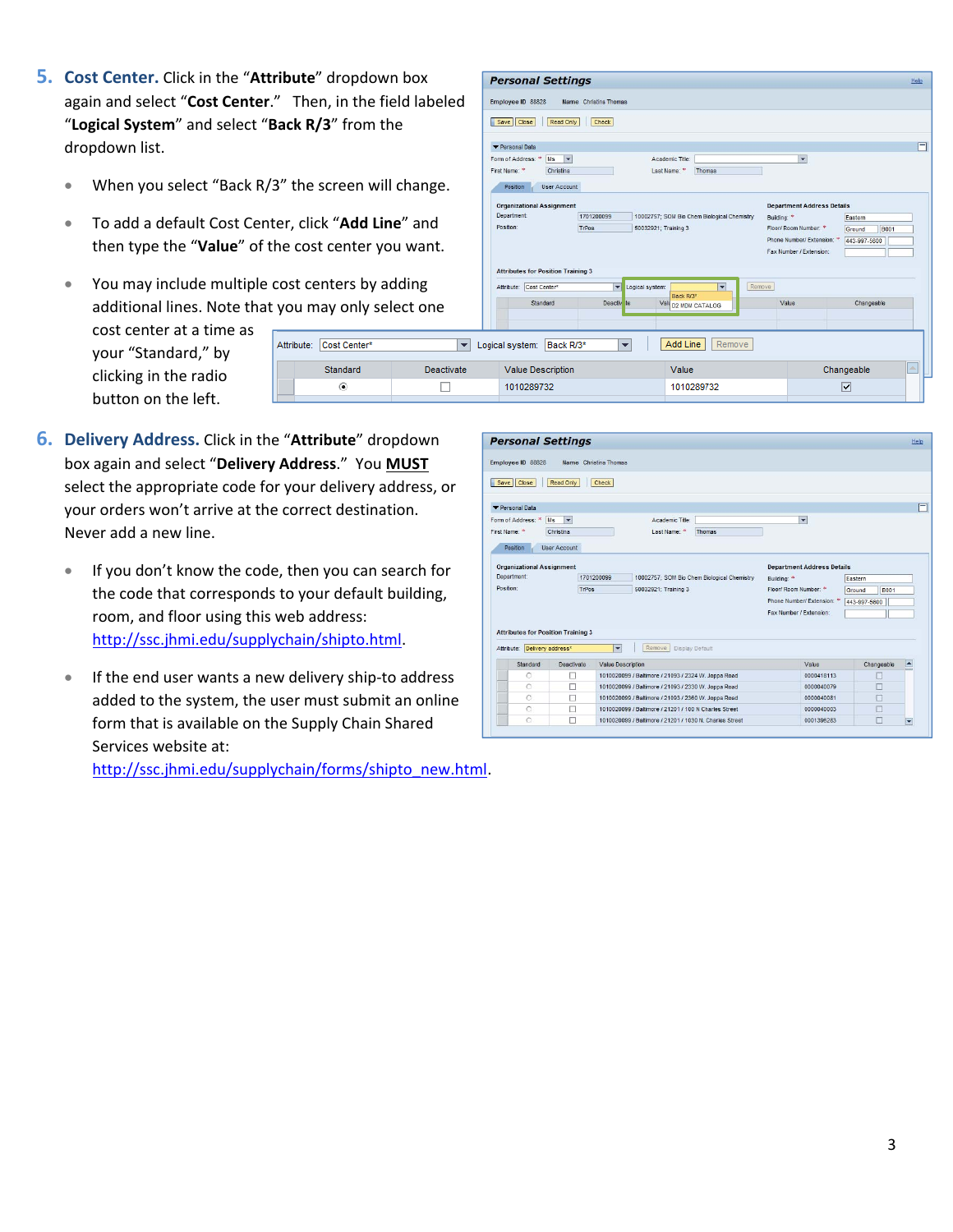- **7. Plant.** Click in the "**Attribute**" dropdown box again and select "**Plant**." The screen will update and you will see a new field called "**Logical system**." Select "**Back R/3\***" from the dropdown list. The screen will update and you will see one or more service provider locations.
	- Select the appropriate address, depending on the end‐user delivery address.
	- Health Systems users will be automatically defaulted to JHHS Hosted Catalogs. You should leave this as it is.
	- If you are a University employee and do not need to purchase lab supplies, select "JHU Service Provider."

| 8. User Account. Now that you've finished the "Position" tab, click the tab |
|-----------------------------------------------------------------------------|
| labeled "User Account." This is where you'll enter new information          |
| about your account.                                                         |

- Most of the "**Standard Settings**" will have default values entered. You may change them here if necessary.
- The next section is called "**My Procurement Substitutes**." Procurement Substitutes are people who work with you that you would like to have access to your shopping carts. For example, if you are out sick one day, a "Procurement Substitute" is a person who can create, edit, and delete carts for you while you are out. These people are also called "Team Members" in the Shopping Cart system.
- To add a "Procurement Substitute," click in the field below the label "**Name of Substitute**" and then click on the file folder icon  $\Box$  to bring up the User Account Search screen.
- To locate the correct person, search for their name by entering it with wildcard characters on both sides (example: \*smith\*) and click "**Start Search**." When you see the person in the list, click on his or her name or select the gray box to the left of the name and then click "OK." The window will close and the name of your substitute will be populated in the User Account tab.

|               |                    | <b>Personal Settings</b>                  |                          |                      |                 |                                             |                                      |                       | Help |  |
|---------------|--------------------|-------------------------------------------|--------------------------|----------------------|-----------------|---------------------------------------------|--------------------------------------|-----------------------|------|--|
|               | Employee ID 88829  |                                           | Name Christina Thomas    |                      |                 |                                             |                                      |                       |      |  |
| Save Close    |                    | Read Only                                 | Check                    |                      |                 |                                             |                                      |                       |      |  |
| Personal Data |                    |                                           |                          |                      |                 |                                             |                                      |                       |      |  |
|               | Form of Address: * | $\overline{\mathbf{v}}$<br><b>Ms</b>      |                          |                      | Academic Title: |                                             | $\overline{\phantom{0}}$             |                       |      |  |
| First Name: * |                    | Christina                                 |                          |                      | Last Name:      | Thomas                                      |                                      |                       |      |  |
| Position      |                    | <b>User Account</b>                       |                          |                      |                 |                                             |                                      |                       |      |  |
|               |                    |                                           |                          |                      |                 |                                             |                                      |                       |      |  |
|               |                    | <b>Organizational Assignment</b>          |                          |                      |                 |                                             | <b>Department Address Details</b>    |                       |      |  |
| Department:   |                    |                                           | 1701200099               |                      |                 | 10002757; SOM Bio Chem Biological Chemistry | Building: *                          | Eastern               |      |  |
| Position:     |                    |                                           | <b>TrPos</b>             | 50032922; Training 3 |                 |                                             | Floor/ Room Number: *                | <b>B001</b><br>Ground |      |  |
|               |                    |                                           |                          |                      |                 |                                             | Phone Number/ Extension: *           | 4439975600            |      |  |
|               |                    |                                           |                          |                      |                 |                                             | Fax Number / Extension:              |                       |      |  |
|               |                    | <b>Attributes for Position Training 3</b> |                          |                      |                 |                                             |                                      |                       |      |  |
|               |                    |                                           |                          |                      |                 |                                             |                                      |                       |      |  |
| Attribute:    | Plant <sup>*</sup> |                                           | $\overline{\phantom{a}}$ | Logical system:      | Back R/3*       | Add Line<br>$\overline{\phantom{0}}$        | Remove                               |                       |      |  |
|               | Standard           | Excluded                                  | Changeable               | Plant                | Logical system  | Company Code                                | <b>Description</b>                   | <b>BusPartner</b>     |      |  |
|               | $\circ$            | c                                         |                          | 1000                 | R3TCLNT800      | <b>JHFN</b>                                 | <b>East Baltimore Central Stores</b> | 3                     |      |  |
|               | $\circ$            | Г                                         |                          | 1099                 | R3TCLNT800      | <b>JHEN</b>                                 | <b>JHU Service Provider</b>          | 5                     |      |  |
|               | $\circ$            | П                                         |                          | 1001                 | R3TCLNT800      | <b>JHEN</b>                                 | Mudd Hall Central Stores             | 4                     |      |  |
|               |                    |                                           |                          |                      |                 |                                             |                                      |                       |      |  |
|               |                    |                                           |                          |                      |                 |                                             |                                      |                       |      |  |

|                                          | <b>Personal Settings</b> |                              |                 |                            |                 |
|------------------------------------------|--------------------------|------------------------------|-----------------|----------------------------|-----------------|
| Employee ID 88828                        |                          | <b>Name</b> Christina Thomas |                 |                            |                 |
| Save Close                               | Read Only                | <b>Check</b>                 |                 |                            |                 |
| Personal Data                            |                          |                              |                 |                            |                 |
| Form of Address: *<br>Ms                 | ٠                        |                              | Academic Title: |                            | ٠               |
| First Name: *                            | Christina                |                              | Last Name: *    | Thomas                     |                 |
| Position                                 | <b>User Account</b>      |                              |                 |                            |                 |
| <b>Standard Settings</b>                 |                          |                              |                 |                            |                 |
| User ID: *                               | UPUR28                   |                              |                 |                            |                 |
| $F-MaF$ $*$                              | upur28@jhmi.edu          |                              |                 |                            |                 |
| Time Zone:                               | <b>EST</b>               | Fil Eastern Time (New York)  |                 |                            |                 |
| Language:                                |                          | <b>D</b>                     |                 |                            |                 |
| Date Format:                             | <b>MM/DD/YYYYY</b>       | ٠                            |                 |                            |                 |
| Decimal Notation:                        | 1,234,567.89             | $\overline{\phantom{a}}$     |                 |                            |                 |
|                                          |                          |                              |                 |                            |                 |
| <b>My Procurement Substitutes</b>        |                          |                              |                 |                            | <b>Settings</b> |
| Add Line   Remove                        |                          |                              |                 |                            |                 |
| Name of Substitute                       |                          | Start Substitution On        |                 | End Substitution On        |                 |
|                                          |                          | d                            |                 |                            |                 |
|                                          |                          |                              |                 |                            |                 |
|                                          |                          |                              |                 |                            |                 |
| <b>Persons I Represent As Substitute</b> |                          |                              |                 |                            |                 |
| Substitute For                           |                          | <b>Start Substitution On</b> |                 | <b>End Substitution On</b> | Settings        |

|                | <b>User Account Search</b> |            |           |                                  |            |            | 日四              |
|----------------|----------------------------|------------|-----------|----------------------------------|------------|------------|-----------------|
|                | - Hide Filter Criteris     |            |           |                                  |            |            |                 |
|                | Lest name: "hummel"        |            |           |                                  |            |            |                 |
|                | First name:                |            |           |                                  |            |            |                 |
|                | Start Search Reset         |            |           |                                  |            |            |                 |
|                | User                       | First name | Last name | <b>E-Mail Address</b>            | User group | Valid from | Valid through   |
|                | FHLMMEL1                   | Frances    | Hummel    | FHJMMELL@JHSPH.EDU               | UN_ENDUSER | 12/24/2006 | 12/31/9999      |
|                | LHJMMEL1                   | Lara       | Hutmel    | LHUMMEL1@JOHNSHOPKIN  UN ENDUSER |            | 12/24/2006 | 12/31/9999      |
|                | RHJMMEL2                   | Rebecco    | Hummel    | RHUMMEL2@JOHNSHOPHIN UN_ENDUSER  |            | 05/27/2000 | 12/31/9999      |
|                |                            |            |           |                                  |            |            |                 |
|                |                            |            |           |                                  |            |            |                 |
|                |                            |            |           |                                  |            |            |                 |
|                |                            |            |           |                                  |            |            |                 |
|                |                            |            |           |                                  |            |            |                 |
|                |                            |            |           |                                  |            |            |                 |
|                |                            |            |           |                                  |            |            |                 |
| $\overline{4}$ |                            |            |           |                                  |            |            | ٠               |
|                |                            |            |           |                                  |            |            | OK Cancel<br>иĤ |